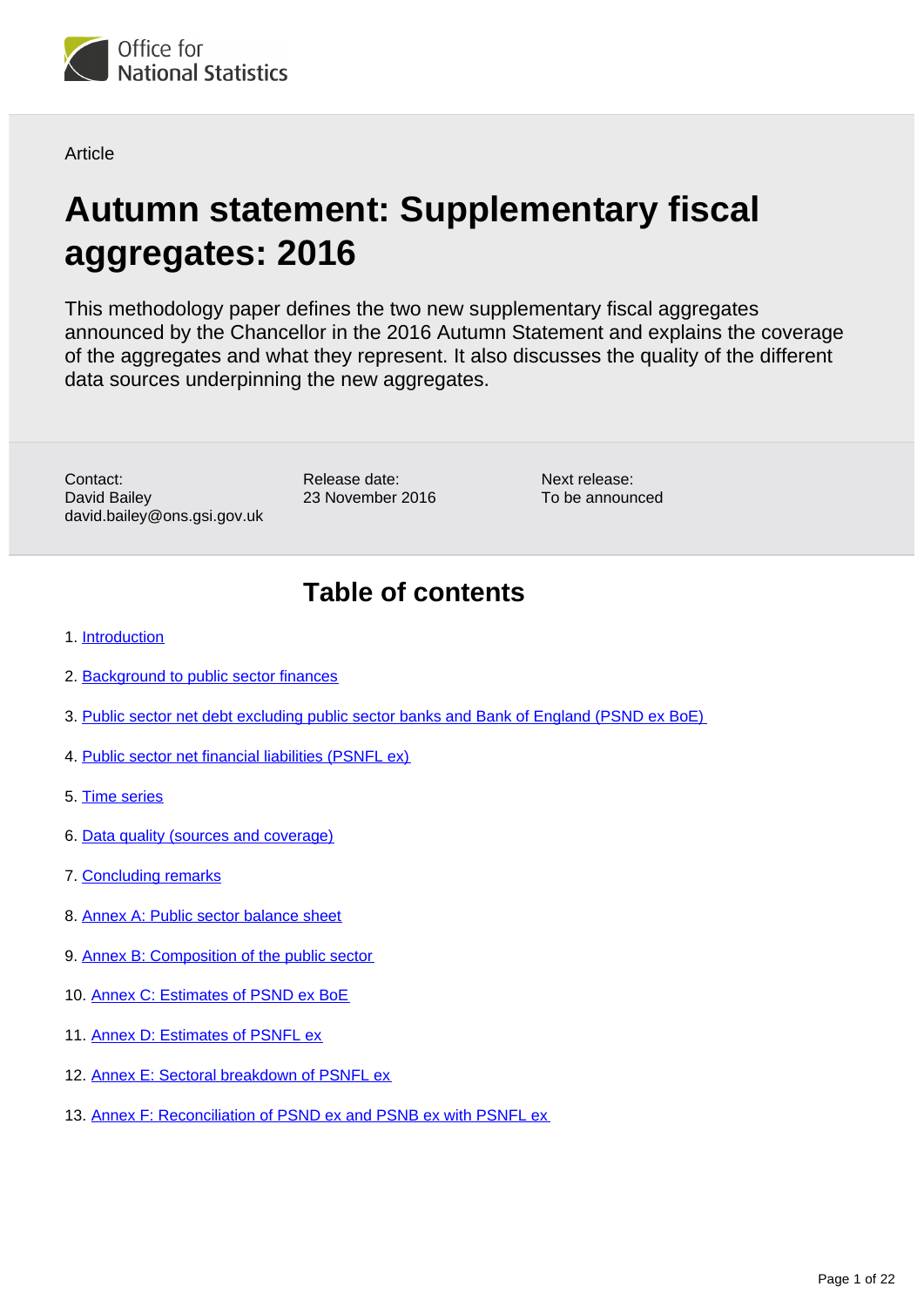## <span id="page-1-0"></span>**1 . Introduction**

On 4 August 2016, the Bank of England's Monetary Policy Committee announced a package of new measures to support the economy. This package included an expansion of the Asset Purchase Facility (APF) and included a new initiative called the Term Funding Scheme (TFS). On 21 October 2016, the Office for National Statistics (ONS) announced its decision concerning the classification of the TFS in the public sector finances. The effect of the TFS, and other APF schemes, is to increase public sector net debt (PSND ex), the government's target measure for debt.

The impact of the TFS and other APF schemes on the public sector balance sheet is not fully captured in PSND. The government's 2016 Autumn Statement, published on 23 November 2016, therefore includes 2 new supplementary fiscal aggregates to provide additional commentary on the state of the public sector balance sheet and context for the key fiscal metric of public sector net debt. The 2 new supplementary fiscal aggregates are:

- public sector net debt excluding public sector banks and the Bank of England (PSND ex BoE)
- public sector net financial liabilities (PSNFL)

This methodology paper defines PSND ex BoE and PSNFL and explains the coverage of the aggregates and, in broad terms, what they represent. It also discusses the quality of the different data sources underpinning the new aggregates and provides first estimates of their values.

As PSNFL is much wider in concept than PSND ex (the metric used for the main fiscal target) the initial estimates presented in this paper will be subject to revision as the additional data sources required to compile PSNFL are subject to a process of review and quality assurance. Indeed, the process of greater scrutiny for a metric typically improves the quality of the data on which it is based. This methodology paper also provides initial indications of the work that ONS will be undertaking over the next 12 months to further improve the PSNFL estimates contained within this paper.

Outturn estimates for the new supplementary aggregates will be incorporated from next month, December 2016, as part of the monthly public sector finances bulletin and associated datasets published jointly by ONS and HM Treasury.

## <span id="page-1-1"></span>**2 . Background to public sector finances**

Public sector finances (PSF) statistics are compiled and published monthly in [the public sector finances statistical](https://www.ons.gov.uk/economy/governmentpublicsectorandtaxes/publicsectorfinance)  [bulletin](https://www.ons.gov.uk/economy/governmentpublicsectorandtaxes/publicsectorfinance) which aims to provide users with an indication of the current state of the UK government's fiscal position. PSF statistics are published jointly by the Office for National Statistics (ONS) and HM Treasury. HM Treasury is responsible for UK fiscal policy and for defining the fiscal aggregates required to be monitored in the PSF. ONS is responsible for compiling the statistical measures presented in the PSF and for ensuring their compilation conforms to statistical standards. Full details of each organisation's [responsibilities and accountabilities](http://webarchive.nationalarchives.gov.uk/20160105160709/http:/www.ons.gov.uk/ons/guide-method/method-quality/specific/economy/public-sector-finances/production-of-the-public-sector-finances-statistical-bulletin--responsibilities-and-accountabilities.pdf) are set out and published on the ONS website.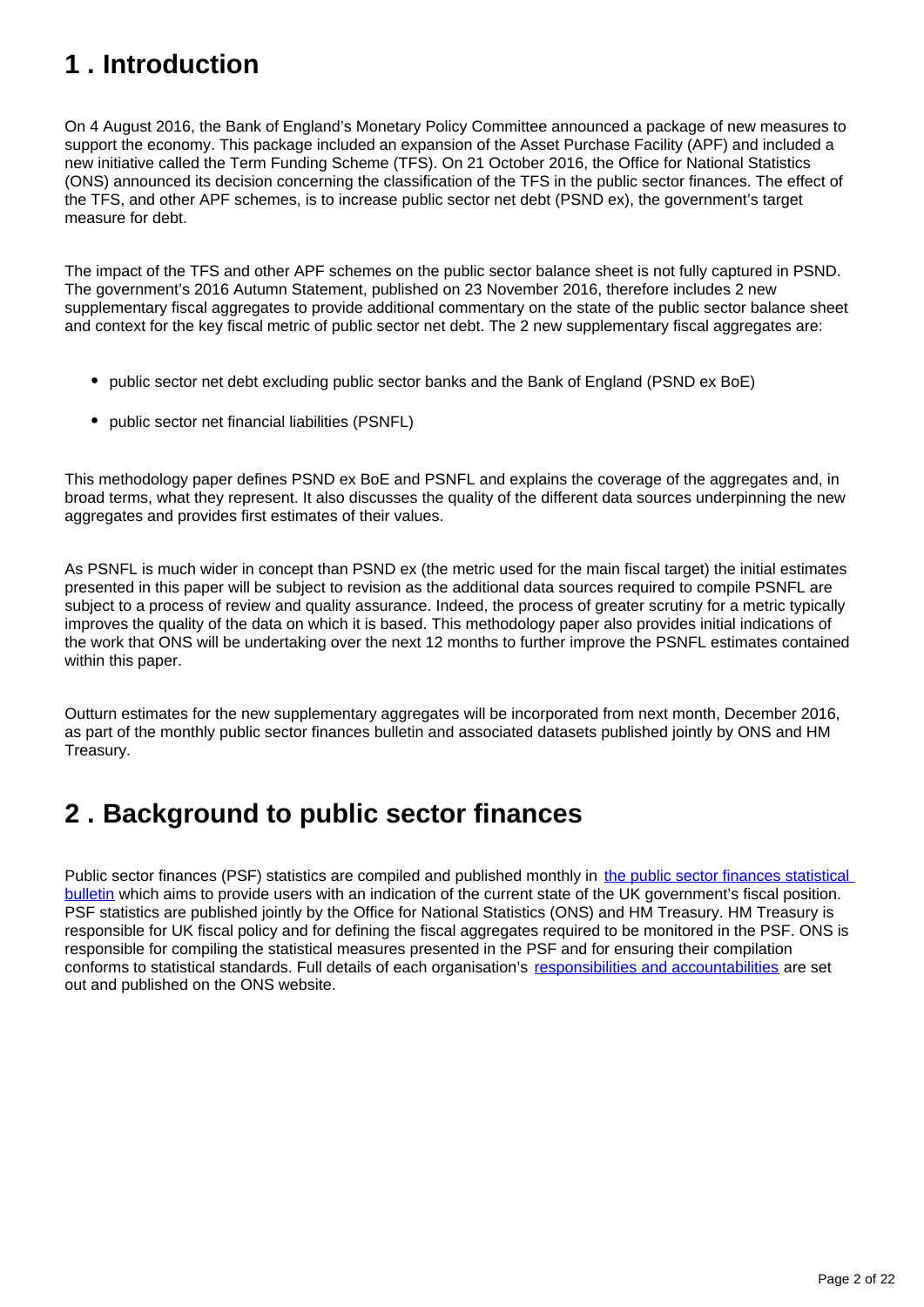The PSF statistics are compiled in accordance with national accounts concepts and rules, following the **European** [System of Accounts 2010 \(ESA 2010\)](http://ec.europa.eu/eurostat/web/esa-2010) and associated guidance. In accordance with these principles, the PSF statistics report all UK public sector revenue and expenditure with the difference between the total revenue and expenditure being known as the public sector net borrowing (PSNB). Revenue and expenditure flows which are constituents of PSNB are recorded at the point in time when the related economic activity takes place; that is according to ESA 2010 "when economic value is created, transformed or extinguished, or when claims and obligations arise, are transformed or are cancelled". This means that expenditure and revenue which are contingent on the occurrence of future events, such as calls on guarantees or future pension payments are not recorded in PSNB. Similarly contingent assets and liabilities are not recorded, under national accounts, in the balance sheet. Although the national accounts recognises all non-contingent assets and liabilities not all are used in the compilation of the public sector net debt (PSND) or reported in the PSF statistics. Annex A provides more detail on the different elements of the public sector balance sheet.

The UK public sector is composed of both government bodies (in central and local government) and public corporations. The PSF statistics do not only provide public sector total figures but also provide separate figures for each component subsector, recognising 5 such subsectors:

- central government
- local government
- public corporations (excluding the Bank of England and public sector banks)
- the Bank of England
- public sector banks

Although the PSF statistics provide an overview of the entire public sector the UK government's fiscal framework focuses on the public sector excluding public sector banks. This is reflected in the fiscal metrics of PSNB ex and PSND ex, where the "ex" refers to excluding public sector banks. Annex B provides more detail on the relationship between the different subsectors and brief background on the ex measures.

## <span id="page-2-0"></span>**3 . Public sector net debt excluding public sector banks and Bank of England (PSND ex BoE)**

As explained in section 2 and Annex B, the boundary used in the fiscal aggregates (most notably PSND ex and PSNB ex) is that of the public sector excluding public sector banks. This means that transactions and stocks related to the Bank of England (and its operations) are included in PSNB ex and PSND ex, respectively. The Bank of England is not only responsible for issuing banknotes but also for maintaining monetary and financial stability in the UK. One of the key tools used by the Bank is the Asset Purchase Facility Fund (APF). Of all the Bank of England operations it is the APF that currently has the biggest impact on the fiscal aggregates of PSNB ex and PSND ex. The impacts arise from both the APF's quantitative easing operations and through the recently announced [Term Funding Scheme.](https://www.ons.gov.uk/releases/statisticalclassificationofthebankofenglandtermfundingschemepartoftheassetpurchasefacility)

To illustrate the contribution of Bank of England interventions to the evolution of public sector net debt, the 2016 Autumn Statement included a supplementary aggregate of public sector net debt excluding both public sector banks and the Bank of England (PSND ex BoE).

Although PSND ex BoE is not currently published in the monthly public sector finances it can easily be derived from published information in the bulletin, as can the corresponding borrowing aggregate PSNB ex BoE. The derivation of PSND ex BoE can be seen in Figure 1.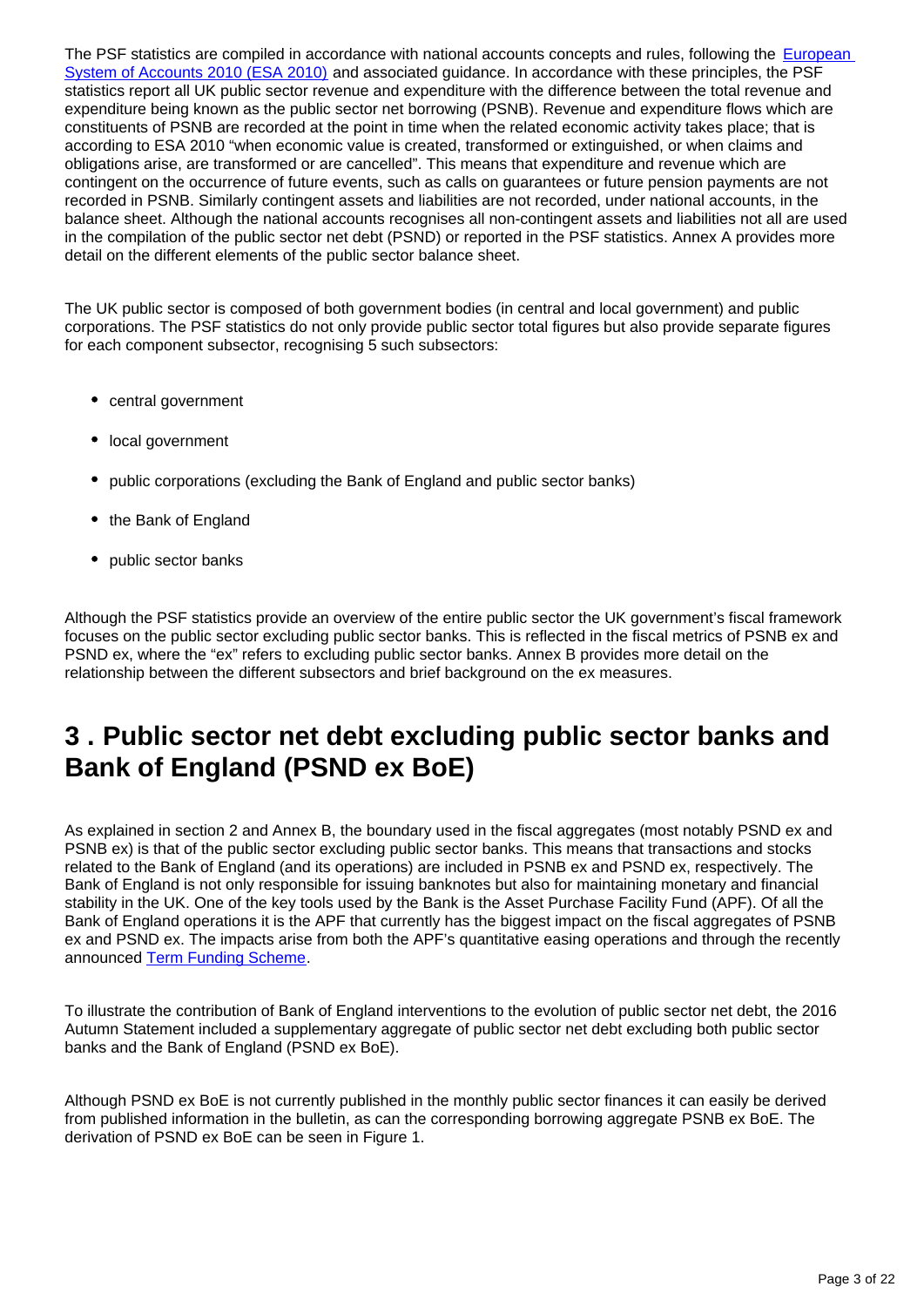



Since the APF began operation in 2009 PSND ex BoE has usually been lower than PSND ex, and was £43 billion lower as of the end of the financial year ending in March 2016. The reason for this is that the APF incurs debt as a result of its purchases of gilts and, following the August 2016 announcement, corporate bonds. These purchases are funded through the creation of central bank reserves which creates a Bank of England liability equal to the value of the central bank reserves created.

When the APF purchases corporate bonds (financed by the creation of central bank reserves) then the total borrowing required to fund these purchases impacts on PSND ex as the corporate bonds held by the APF are not considered liquid assets. In the more common case, where the APF purchases gilts on the secondary market, there is still an increase in APF debt (albeit a smaller one) of the difference between the purchase price of the gilts and the face value of those same gilts. This is because debt liabilities are recorded in PSND ex at face (or redemption) value. The purchase of gilts from the private sector effectively extinguishes those liabilities (whilst they remain within the public sector) at face value but replaces them with the liability relating to the creation of central bank reserves.

The net debt of the APF is reduced as a result of the interest it receives in relation to its holdings of gilts and corporate bonds. The impact of these interest payments is to accumulate cash in the APF which, as a liquid asset, reduces PSND ex. However, in recent years the Bank of England has been transferring the accumulated cash from the APF to HM Treasury which has helped reduce government financing, and so government debt, but increased the APF debt.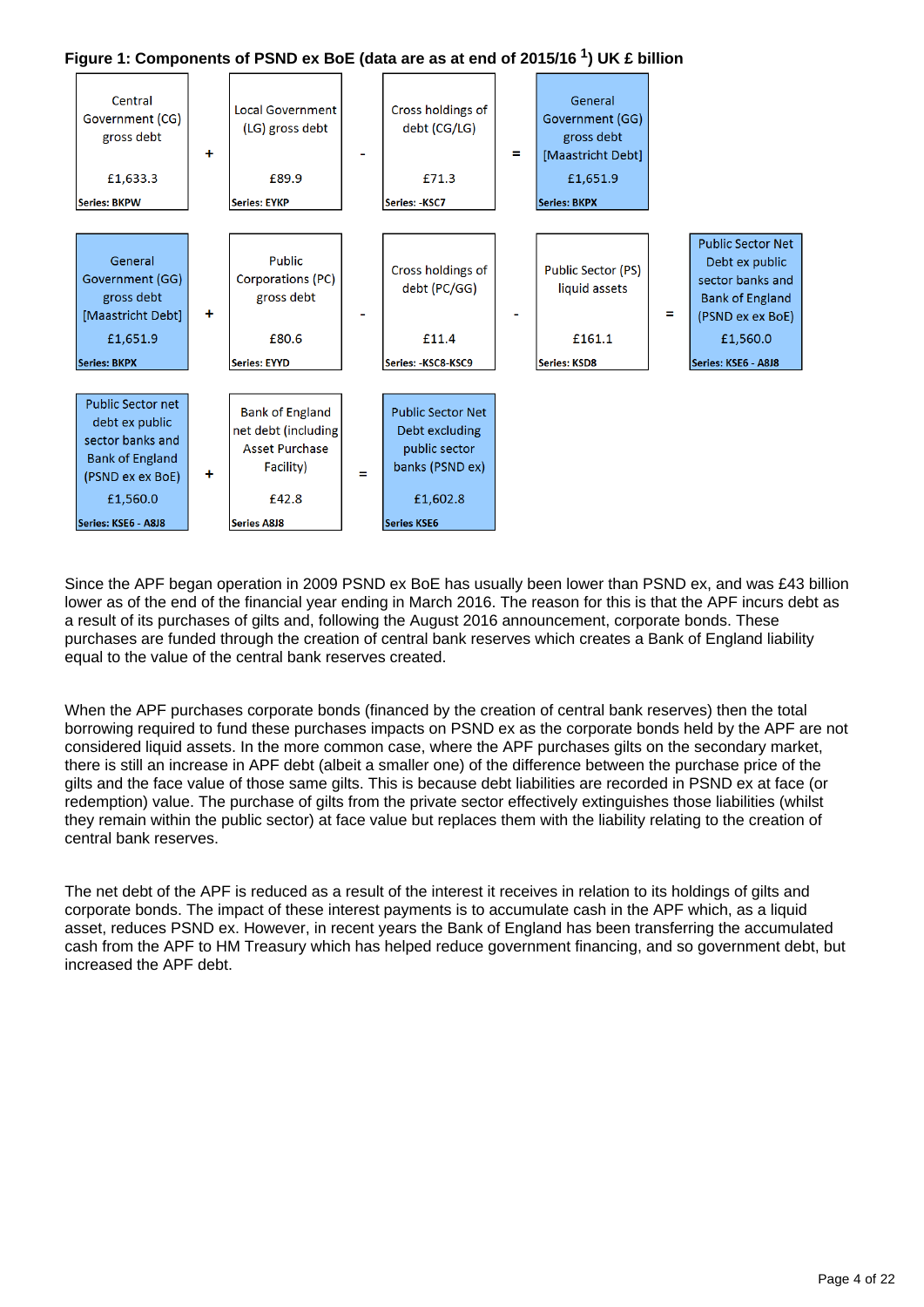#### **Figure 2: Transactions and stock cross-holdings between HM Treasury, Bank of England and the UK financial sector**



The new Term Funding Scheme (TFS), announced by the Bank of England's Monetary Policy Committee in August 2016, operates as part of the APF and, as with the purchase of gilts and corporate bonds, the lending conducted by the TFS is financed through the creation of central bank reserves. The Office for National Statistics (ONS) reviewed the operation of the TFS and [concluded](https://www.ons.gov.uk/releases/statisticalclassificationofthebankofenglandtermfundingschemepartoftheassetpurchasefacility) that for the purposes of economic statistics the lending of the TFS should be recorded as long-term loans. As loans are not liquid assets the impact of the TFS on the net debt of the Bank of England (and PSND ex) is to increase it by the value of the lending being provided through the TFS. As with the purchase of corporate bonds the net debt will be partially offset by the interest or fees received, under the terms of the lending. As at the end of October 2016, £1.3 billion in loans had been provided to financial institutions but the Bank of England has indicated that the value of lending in the TFS could reach £100 billion.

## <span id="page-4-0"></span>**4 . Public sector net financial liabilities (PSNFL ex)**

The net impact of the Bank of England's Asset Purchase Facility (APF) schemes on the public sector balance sheet are not fully captured in either PSND ex or PSND ex BoE. This is because, as explained in section 3 and Annex A, public sector net debt does not capture the non-liquid assets purchased by the APF. To reflect more fully the public sector balance sheet position, with respect to not only the APF but also other public sector operations, the 2016 Autumn Statement introduced a new supplementary aggregate of public sector net financial liabilities (PSNFL). PSNFL is a more comprehensive measure of the public sector balance sheet which captures a wider range of financial assets and liabilities than recorded in PSND ex.

PSNFL is very similar to the national accounts concept of public sector net financial worth (PSNFW). The only difference between the 2 aggregates is that in PSNFL the deposit, loan and debt security liabilities are recorded at face value whereas in PSNFW these assets and liabilities are recorded at market value. In general, any difference between market and face value for deposit and loan liabilities will be small but there can be a significant difference between the market and face value of gilts and other debt securities. Latest Office for National Statistics (ONS) estimates indicate that the market value of government debt securities in issuance at the end of March 2016 was nearly £300 billion higher than the face value of those debt securities.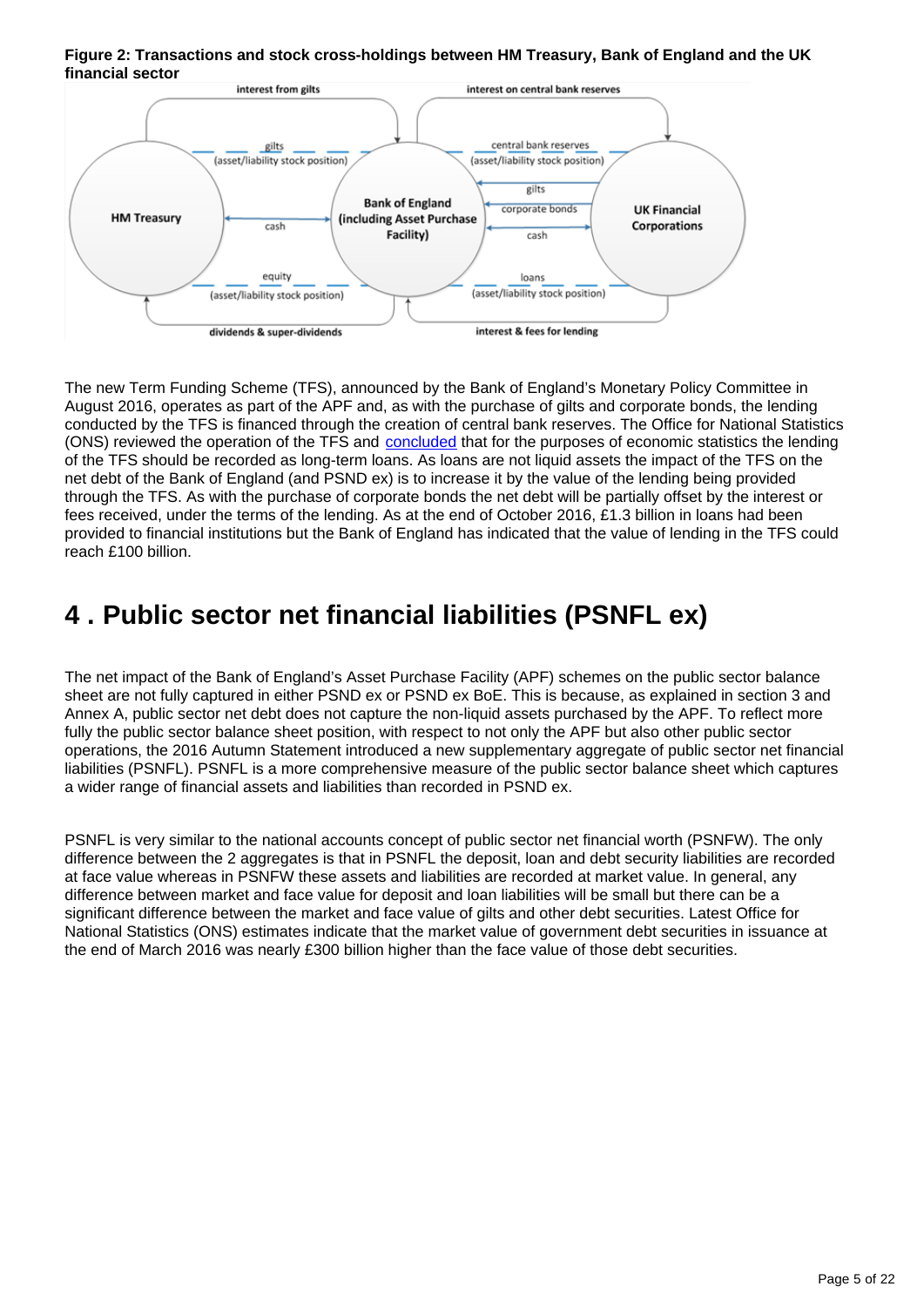The market value provides information on what a creditor could realise in any particular month by selling their assets. It takes into account a large number of factors including the perceptions of repayment risk, market interest rates, the liquidity of the market and the risk aversion of the potential purchasers. By contrast face value provides information on what a debtor owes, only reflecting what will need to be repaid at maturity. In the context of government debt and fiscal sustainability measures, debt securities are most commonly recorded at face (or nominal) value as this more closely reflects the financing requirements of government. Movements in the market value of gilts can be difficult to interpret, sensitive as they are to external circumstances and market perceptions. The market value can fluctuate significantly from month to month with no, or little, change to the face value of the debt. For these reasons PSNFL ex includes the liability of debt instruments (such as gilts and loans) at face value. This approach is also consistent with the recommendations of the [2013 Review of PSF statistics.](http://webarchive.nationalarchives.gov.uk/20160105160709/http:/www.ons.gov.uk/ons/about-ons/get-involved/consultations-and-user-surveys/consultations/consultation-on-proposals-from-the-review-of-public-sector-finance-statistics/index.html) This Review recommended maintaining international comparability where possible (see Annex B for more details). Within the European Union, the Maastricht debt and deficit aggregates are used to measure and compare the fiscal position of countries. Maastricht debt records all component debt liabilities (deposits, loans and debt securities) at face value. The face value approach to PSNFL ex debt liabilities therefore promotes comparability and transparency between the 2 different fiscal frameworks.

Figure 3 compares and contrasts the components of PSND ex and PSNFL ex and includes our initial estimates for the size of the different components as at the end of the financial year ending in March 2016. It should be noted that the boundary of the PSNFL ex supplementary fiscal aggregate, like PSND ex, excludes the public sector banks. To maintain consistency in notation, we are therefore referring to the supplementary fiscal aggregate as PSNFL ex.

Table 1 provides summary descriptions of each of the financial assets and liabilities that are included in PSNFL ex, as well as examples of the different assets and liabilities, and information about the valuation used for each of the assets and liabilities in PSNFL ex.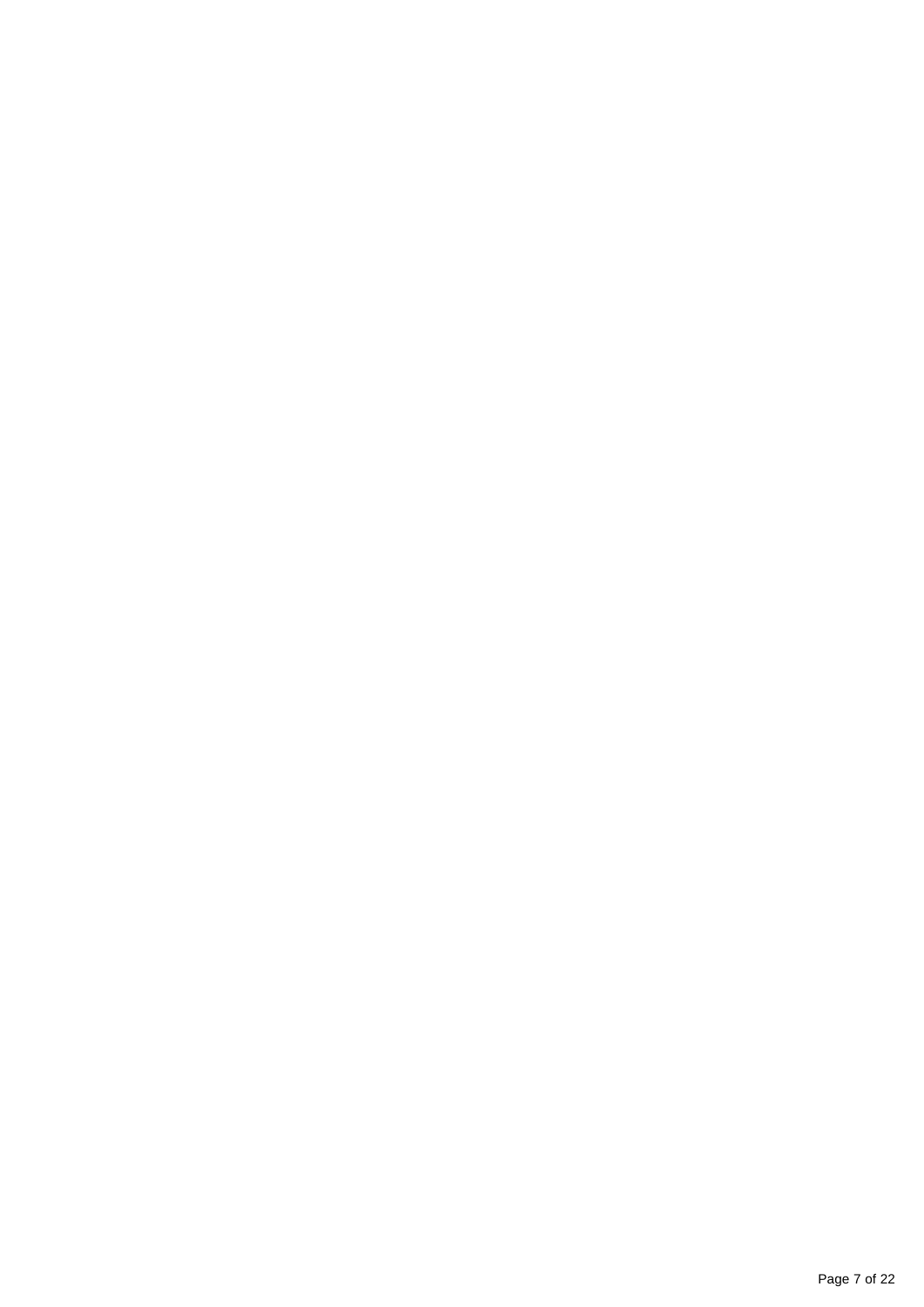### **Table 1: Component financial instruments of PSNFL ex, UK**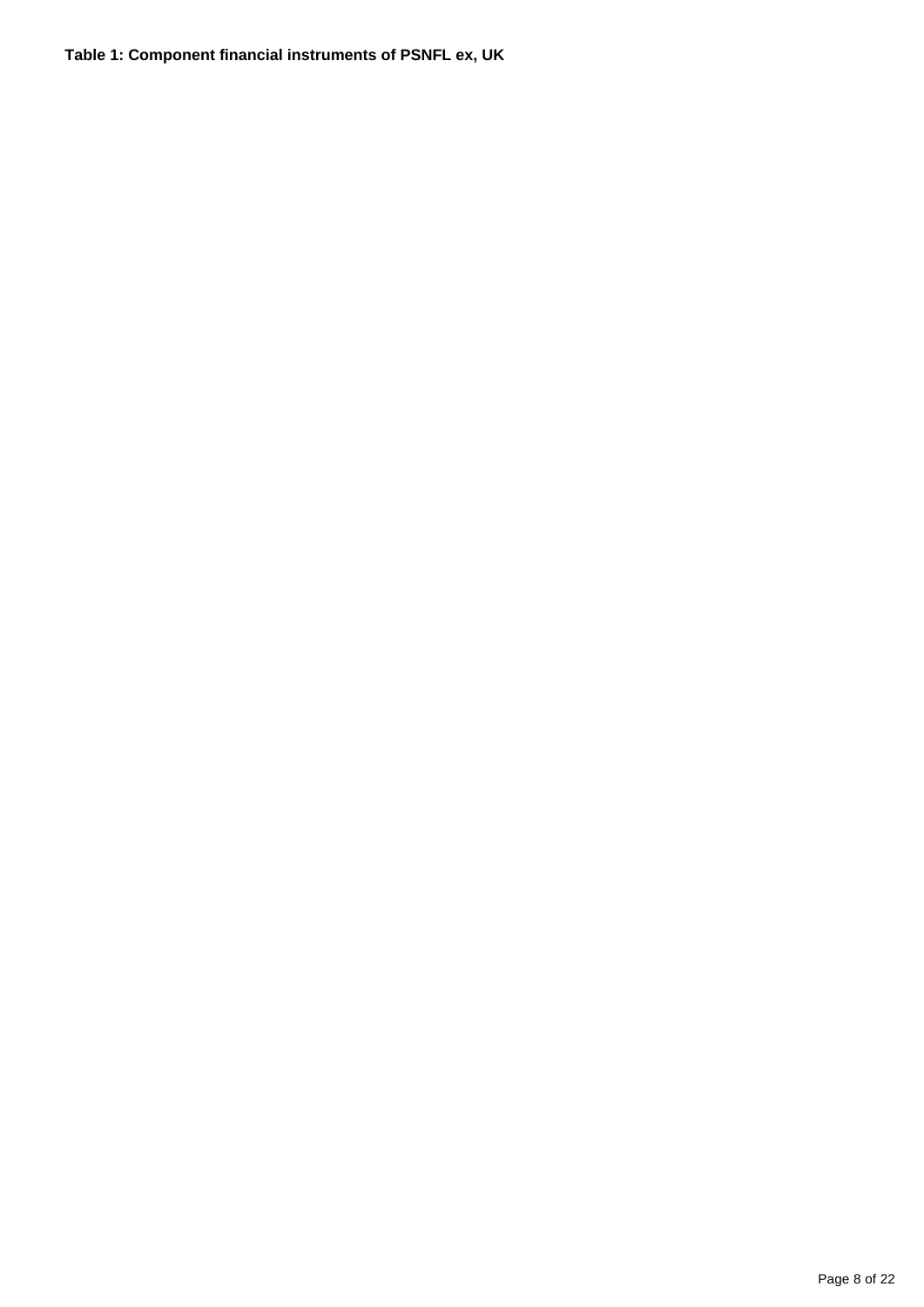| asset /<br>liability type                                       | asset / liability description                                                                                                                                                                                                                                                                                                                             | valuation basis in<br><b>PSNFL ex</b>                                                                                           |  |
|-----------------------------------------------------------------|-----------------------------------------------------------------------------------------------------------------------------------------------------------------------------------------------------------------------------------------------------------------------------------------------------------------------------------------------------------|---------------------------------------------------------------------------------------------------------------------------------|--|
| Monetary<br>gold and<br>SDRs (AF.1)                             | Gold bullion and special drawing rights (SDRs) which are international<br>reserves created by the International Monetary Fund (IMF) and which<br>are allocated to its members to supplement existing reserves.                                                                                                                                            | Market                                                                                                                          |  |
|                                                                 | Assets: gold and SDR assets held in the official reserves                                                                                                                                                                                                                                                                                                 |                                                                                                                                 |  |
|                                                                 | Liabilities: SDR allocations recorded as liabilities in the official reserves                                                                                                                                                                                                                                                                             |                                                                                                                                 |  |
| Currency<br>and deposits<br>(AF.2)                              | Currency and non-negotiable deposits, in both sterling and foreign<br>currencies.                                                                                                                                                                                                                                                                         | Nominal / Face:<br>(proxy for market for<br>non-negotiable<br>instruments)                                                      |  |
|                                                                 | Assets: public sector deposits with UK and overseas financial<br>institutions                                                                                                                                                                                                                                                                             |                                                                                                                                 |  |
|                                                                 | Liabilities: coins in circulation (a liability of central government),<br>banknotes in circulation (a liability of the Bank of England), household<br>and corporate deposits with public sector institutions, such as National<br>Savings and Investment                                                                                                  | (Foreign currency<br>deposits are<br>recorded at the<br>latest foreign<br>exchange rate)                                        |  |
| Debt<br>securities<br>(AF.3)                                    | Negotiable financial instruments, which usually pay interest and have<br>fixed dates of issuance and maturity/redemption.                                                                                                                                                                                                                                 | Assets: Market                                                                                                                  |  |
|                                                                 | Assets: corporate bonds and bills held by public sector bodies                                                                                                                                                                                                                                                                                            | Liabilities: Face<br>(redemption value)                                                                                         |  |
|                                                                 | Liabilities: gilts (government bonds), treasury bills, public sector<br>corporate bonds (such as those of Network Rail)                                                                                                                                                                                                                                   |                                                                                                                                 |  |
|                                                                 |                                                                                                                                                                                                                                                                                                                                                           |                                                                                                                                 |  |
| Loans (AF.4)                                                    | Non-negotiable financial instruments, which are usually-interest<br>bearing and which have to be repaid at maturity.                                                                                                                                                                                                                                      | Assets: Nominal<br>(principal plus<br>accrued interest)<br>(proxy for market for<br>non-negotiable<br>instruments)              |  |
|                                                                 | Assets: lending from public sector bodies to households and private<br>sector corporations (such as student loans and housing loans)                                                                                                                                                                                                                      | Liabilities: Face<br>(principal)                                                                                                |  |
|                                                                 | Liabilities: lending of public sector bodies from financial institutions<br>(such as bank loans)                                                                                                                                                                                                                                                          |                                                                                                                                 |  |
| Equity (AF.5)                                                   | Residual claims on the assets of corporations through share holdings<br>or ownership.                                                                                                                                                                                                                                                                     | Market                                                                                                                          |  |
|                                                                 | Assets: shares held by government in corporations such as Royal<br>Mail, Lloyds Banking Group and Royal Bank of Scotland                                                                                                                                                                                                                                  |                                                                                                                                 |  |
|                                                                 | Liabilities: none                                                                                                                                                                                                                                                                                                                                         |                                                                                                                                 |  |
| Insurance,<br>pensions,<br>standardised<br>guarantees<br>(AF.6) | Net pension liabilities for funded public sector pension schemes. Non-<br>life insurance technical reserves. Provisions for calls under<br>standardised guarantees.                                                                                                                                                                                       | Pensions: Market for<br>assets and actuarial<br>valuation for liabilities                                                       |  |
|                                                                 | Assets: solely relate to insurance technical reserves of some local<br>government bodies                                                                                                                                                                                                                                                                  | Standardised<br>guarantees and<br>Insurance: Market<br>for assets and<br>actuarial valuation<br>(or similar) for<br>liabilities |  |
|                                                                 | Liabilities: dominated by net pension liabilities of the Local<br>Government Pension Schemes (LGPS). Other public sector funded<br>pension schemes have yet to be implemented in the figures. In recent<br>years there are very small amounts of liabilities relating to provisions<br>for the mortgage guarantees provided under the Help to Buy scheme. |                                                                                                                                 |  |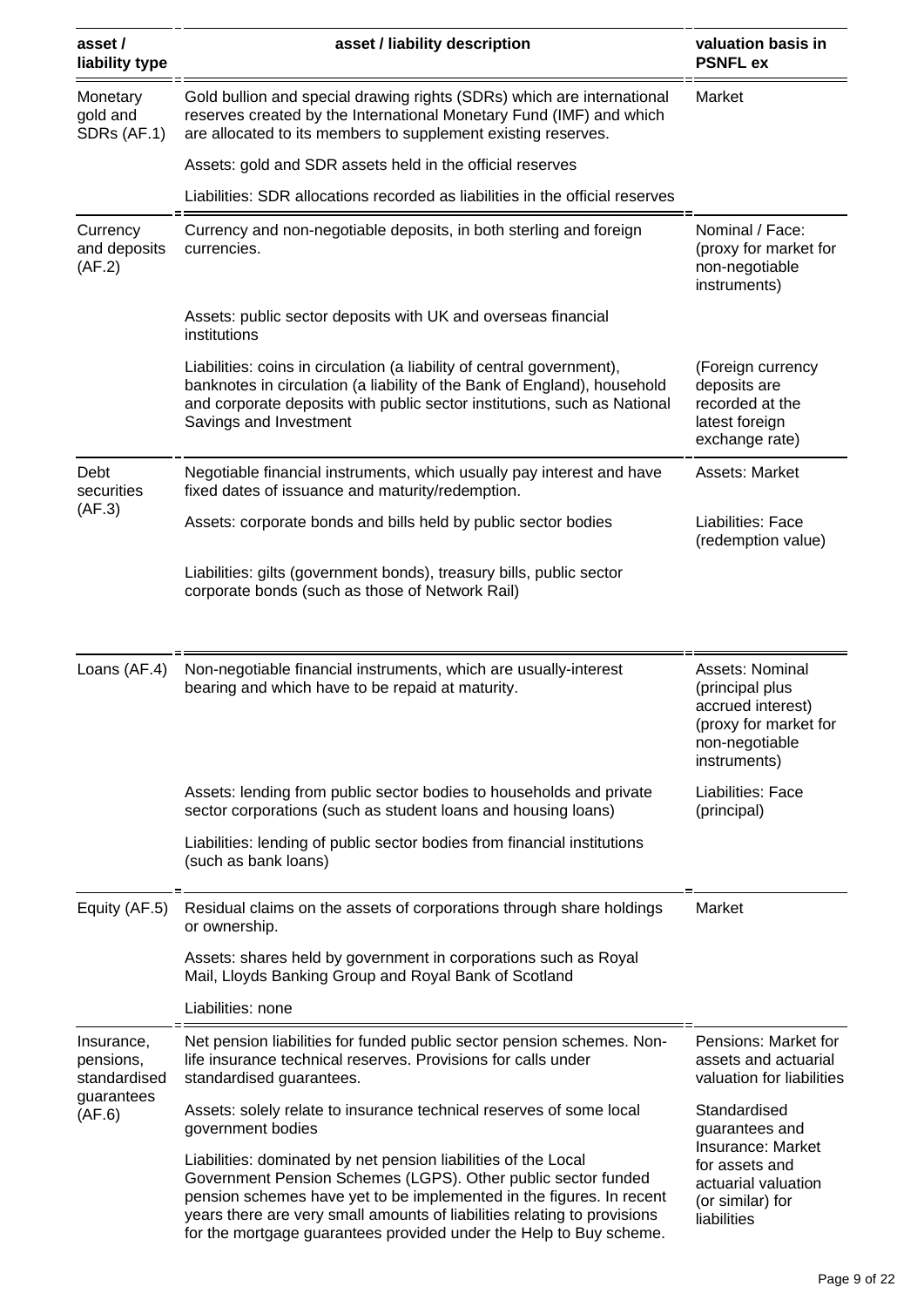| Financial<br>derivatives<br>(AF.7)            | Financial instruments linked to financial or non-financial assets or to an<br>index where the value is derived from the underlying asset or index.                           | Market                                                               |  |
|-----------------------------------------------|------------------------------------------------------------------------------------------------------------------------------------------------------------------------------|----------------------------------------------------------------------|--|
|                                               | Assets/Liabilities: largely relate to financial derivatives used for debt<br>management and management of the official reserves.                                             |                                                                      |  |
| Accounts<br>receivable<br>/payable (AF.<br>8) | Financial assets and liabilities created as counterparts to transactions<br>where there is a timing difference between these transactions and the<br>corresponding payments. | Nominal: (proxy for<br>market for non-<br>negotiable<br>instruments) |  |
|                                               | Assets: where a public sector body has recorded a revenue<br>transaction but the related cash has not yet been received                                                      |                                                                      |  |
|                                               | Liabilities: where a public sector body has recorded an expenditure<br>transaction but the related cash has yet to be paid                                                   |                                                                      |  |

Source: Office for National Statistics

 $\equiv$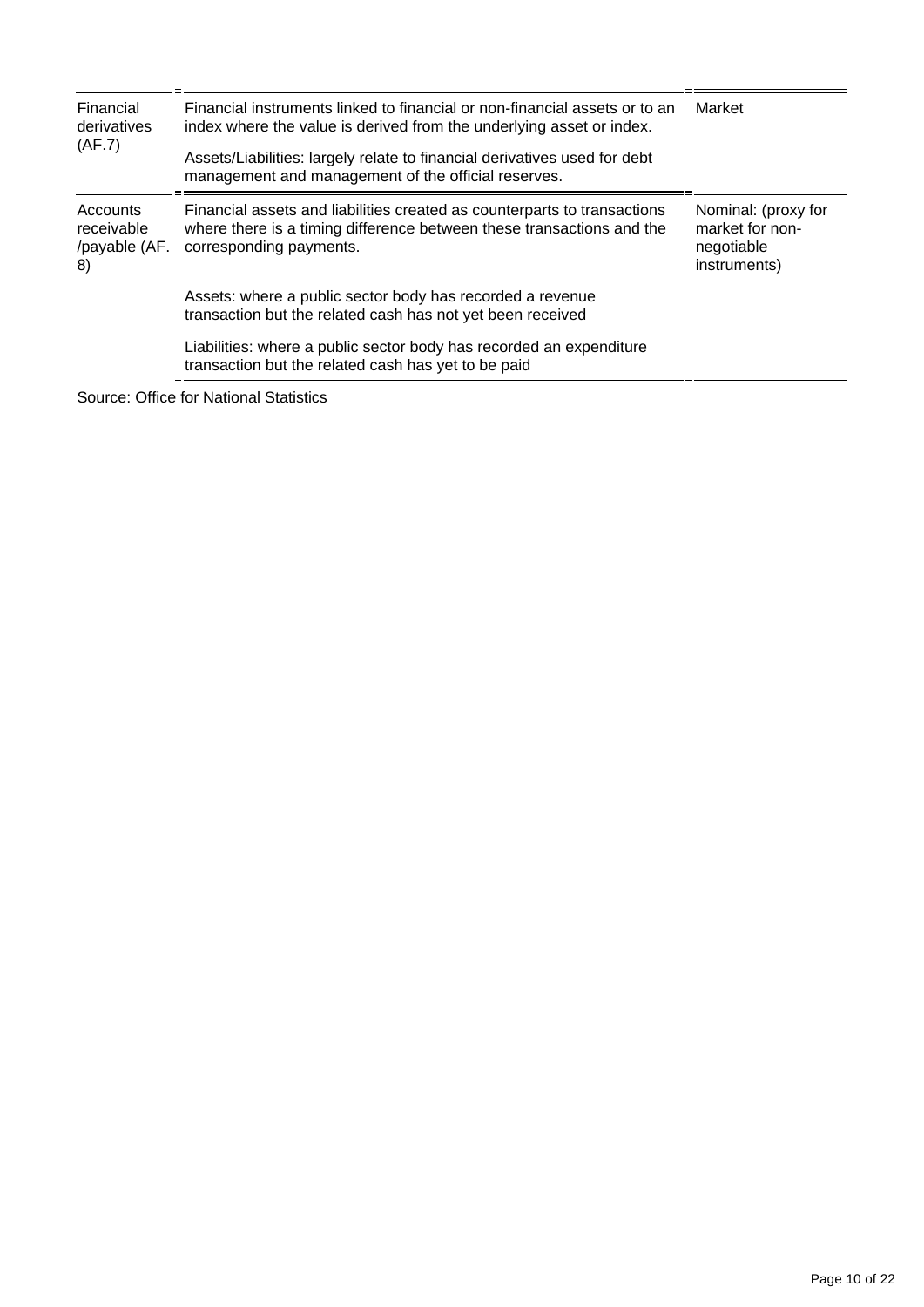#### **Figure 3: Components of PSNFL ex (data are as at end of 2015/16 ) UK £ billion <sup>1</sup>Financial Liabilities Financial Assets**







 $\equiv$ 

Included in Public Sector Net Financial Liabilities (PSNFL ex) **Included in Public Sector Net Debt (PSND ex)** Some, but not all, assets included in PSND ex Included in PSNFL ex but not PSND ex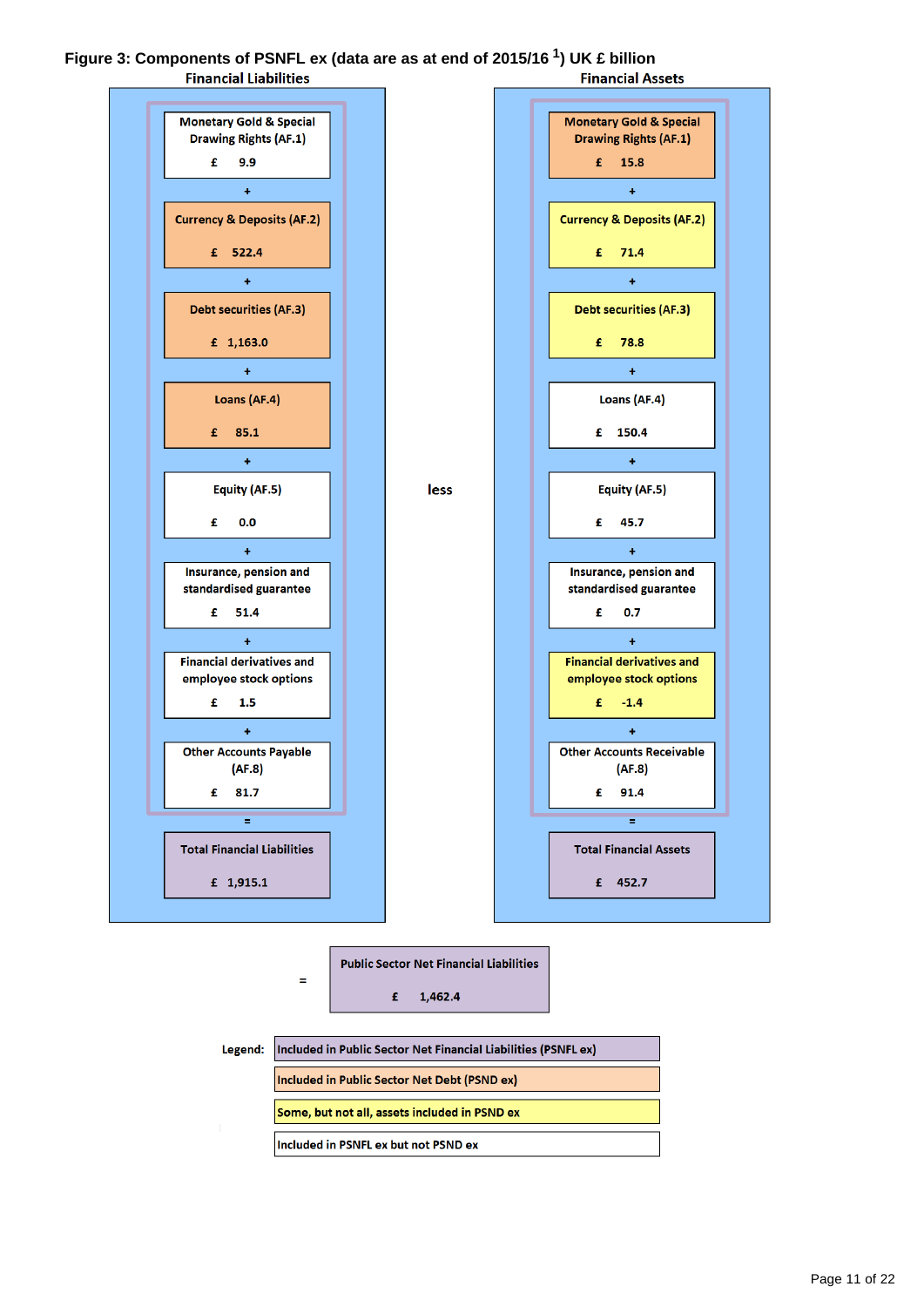As a result of the inclusion of all financial assets and liabilities the drivers of changes over time in PSNFL ex are not always the same as in PSND ex. For one thing, movements in equity holdings, public sector funded pension liabilities and other accounts receivable or payable impact PSNFL ex whereas they are not included in PSND ex and so have no impact on this aggregate.

Another important difference to consider is the sale of illiquid assets, such as loans and equity. When illiquid assets are sold PSND ex is reduced (as the cash proceeds increase the public sector liquid assets) but the same sale will have no impact on PSNFL ex, assuming they are sold at the value held in the accounts (nominal value for loans and market value for equity). However, if an illiquid asset is sold at a loss then this would still lead to a reduction in PSND ex (through the cash received) but it would increase PSNFL ex, as the cash value received would be less than the value of the asset sold.

A third important difference is in those cases where the public sector incurs a liability but offsets this with an illiquid asset. The most common case of this is when the public sector offers loans for policy purposes. The loans are illiquid assets for the public sector but in order to fund the lending the public sector incurs a financing liability. When this occurs PSND ex increases (as a result of the liability not being offset by a liquid asset) but PSNFL ex will not change, as long as the value of the asset is exactly equal to the liability incurred. This effect is important when it comes to the operations of the Asset Purchase Facility (APF) discussed in section 3 of this paper. The APF's purchase of gilts and corporate bonds on the secondary market and its lending through the Term Funding Scheme (TFS) all result in (temporary) increases to PSND ex. However, the lending operations of the TFS and quantitative easing purchases of corporate bonds will not impact PSNFL ex as equal movements in liabilities and assets will be recorded (at the time of purchase or lending). The impact on PSNFL ex of the purchase of gilts on the secondary market will be the same as that on PSND ex as in that case the impact is as a result of the fact that government bond (that is, gilt) liabilities are recorded in both aggregates at face value.

## <span id="page-11-0"></span>**5 . Time series**

Figures 4a and 4b show estimates of the paths of PSND ex, PSND ex BoE and PSNFL ex over the last 20 years, both in absolute terms (figure 4a) and as percentages of GDP (figure 4b). While the levels are broadly similar there is a marked diversion in the trends since the financial downturn in 2007. This is largely due to the significant increases in loan and equity assets from 2008 onwards related to the financial interventions that the UK government made in the financial corporation sector during this period.

Annex C provides financial year figures for PSND ex BoE and PSNB ex BoE that are consistent with the PSF [bulletin and tables](https://www.ons.gov.uk/economy/governmentpublicsectorandtaxes/publicsectorfinance/bulletins/publicsectorfinances/sept2016) published on 21 October 2016 and a full quarterly time series from 1997 can be found in the separate appendix to this article.

Annex D provides financial year figures for PSNFL ex that are consistent with the [PSF bulletin and tables](https://www.ons.gov.uk/economy/governmentpublicsectorandtaxes/publicsectorfinance/bulletins/publicsectorfinances/aug2016) published on 21 September 2016 and a full quarterly time series from 1997 can be found in the separate appendix to this article.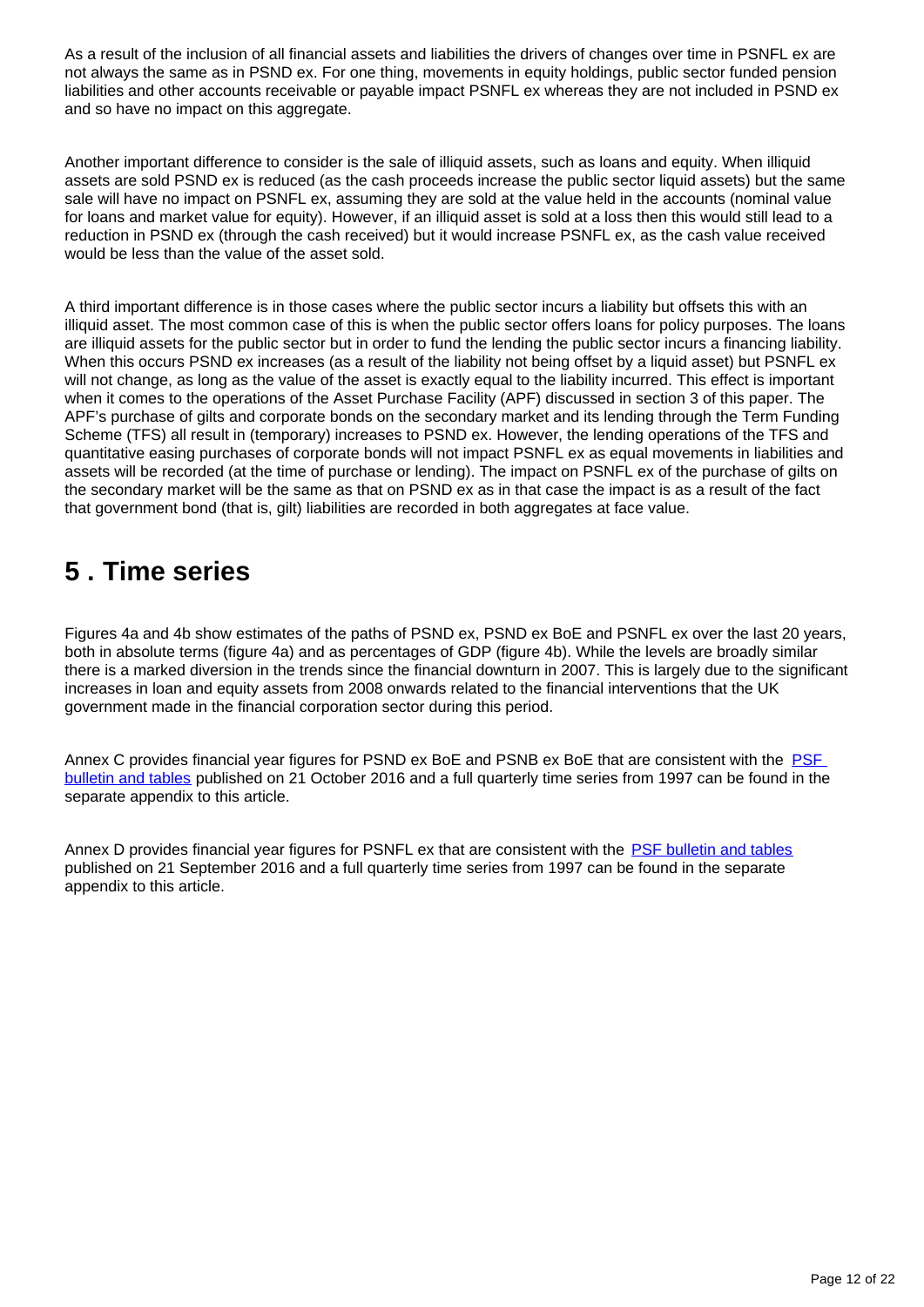#### **Figure 4a: Debt metrics over the last 20 financial years in £ billion, UK**



**Source: Office for National Statistics**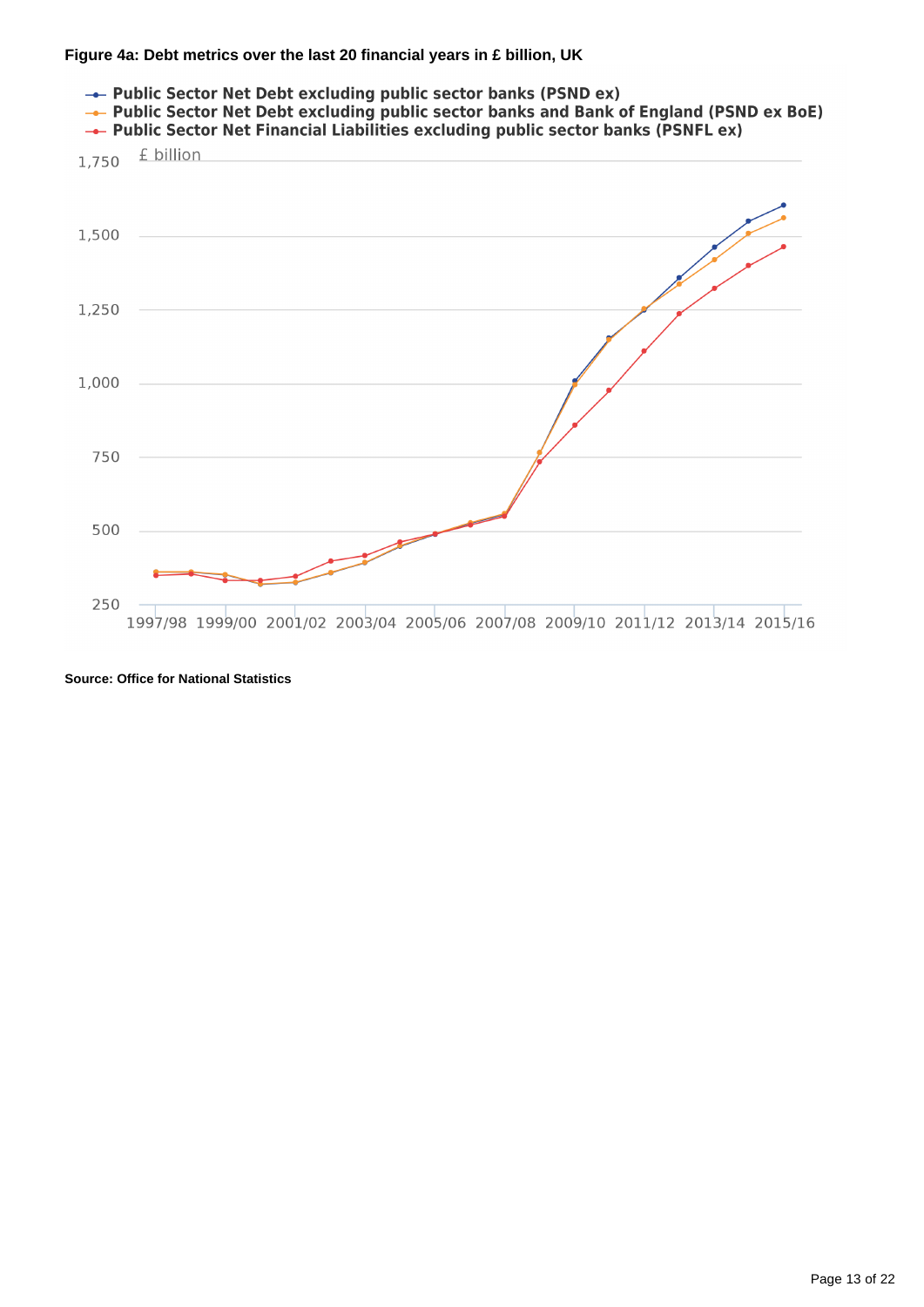#### **Figure 4b: Debt metrics over the last 20 financial years as a percentage of GDP, UK**



#### **Source: Office for National Statistics**

**Notes:**

1. GDP used is a 12 month GDP centered on the end of March each year.

## <span id="page-13-0"></span>**6 . Data quality (sources and coverage)**

As explained in section 3, the supplementary aggregate PSND ex BoE is derivable from data currently published in the monthly public sector finances bulletin and so there are no data quality issues to raise with regard to this aggregate.

The situation is different for PSNFL ex as the compilation of PSNFL ex requires that the data underlying the current calculations of PSND ex are supplemented with a large number of data sources relating to the assets and liabilities not included in PSND ex. The first estimates in this paper represent our best estimates of PSNFL ex, but we would expect these estimates to undergo revisions, some of them potentially sizeable, as we embed the new data sources and subject them to the same quality assurance as the data currently used in the production of PSND ex.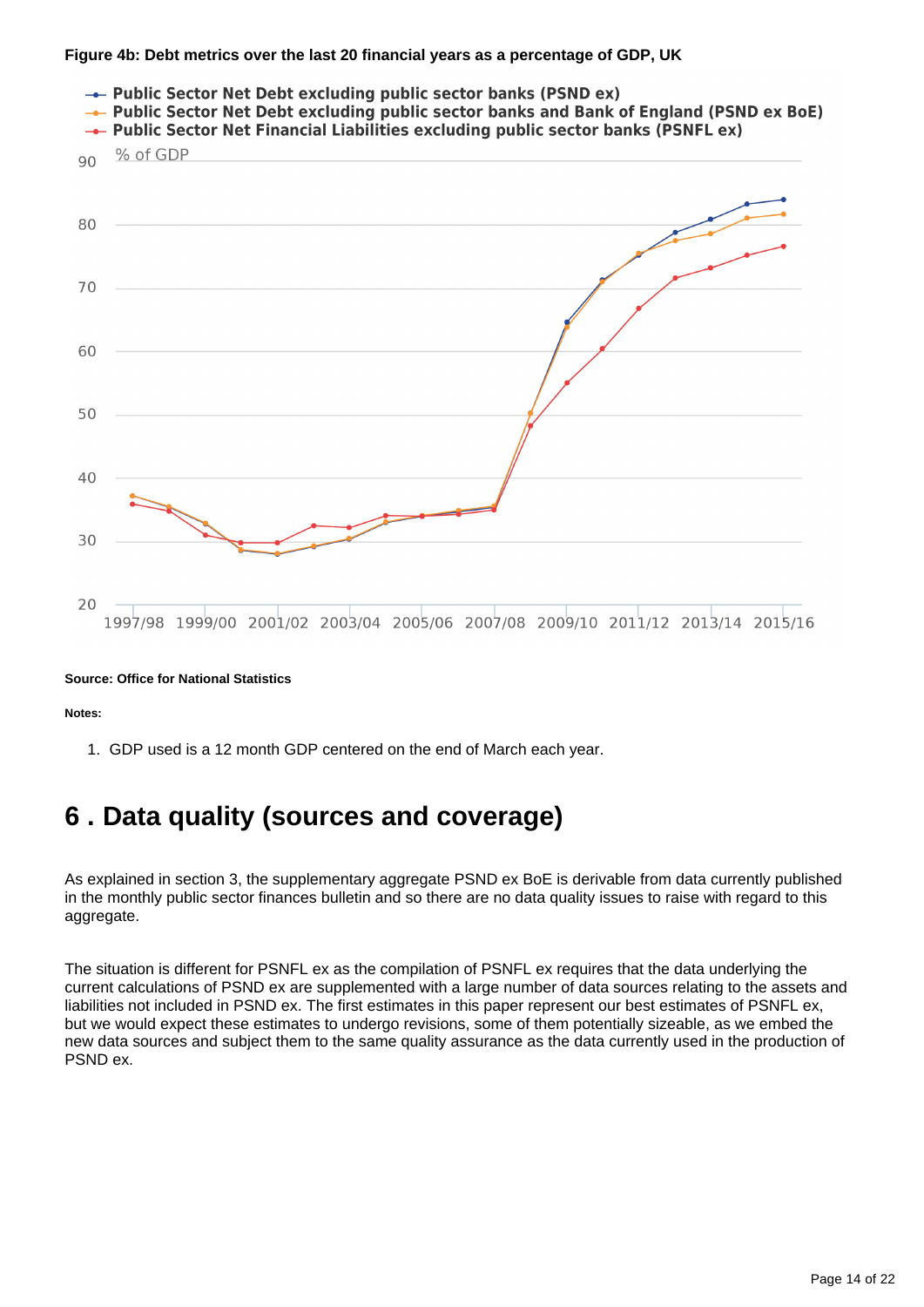Although there are undoubtedly some data quality issues which we will need to address over the coming year, the asset and liability data sources used in the production of these first estimates of PSNFL ex are the same as those used by the Office for National Statistics (ONS) on a quarterly basis to compile both general government finance statistics and quarterly national accounts in accordance with European statistical legislation. Specifically, the first estimates for PSNFL ex presented in this article use as their basis the quarterly consolidated general government balance sheet data transmitted to Eurostat (the European Commission's statistical arm) at the end of September 2016 and [published by ONS](https://www.ons.gov.uk/economy/governmentpublicsectorandtaxes/publicspending/bulletins/ukgovernmentdebtanddeficitforeurostatmaast/aprtojune2016) on 20 October 2016. These general government figures are designated National Statistics and a [Quality and Methodology Information report](https://www.ons.gov.uk/economy/governmentpublicsectorandtaxes/publicsectorfinance/qmis/publicsectorfinancesandgovernmentdeficitanddebtunderthemaastrichttreatyqmi) on the data coverage and quality is available.

To move from quarterly general government financial balance sheet data to monthly PSNFL ex requires, firstly, full information on the financial assets and liabilities of public corporations and, secondly, a methodology for deriving monthly stock positions. Although financial balance sheet data are available for public corporations through the [quarterly national accounts,](http://www.ons.gov.uk/economy/grossdomesticproductgdp/bulletins/quarterlynationalaccounts/quarter2aprtojune2016) these data are unconsolidated. That is to say, the data do not identify asset or liability cross-holdings between public corporations and other public sector bodies. This is problematic as PSNFL ex is a consolidated aggregate and so we want to remove intra-public sector cross-holdings. In addition to the problems of consolidation, we have identified during the compilation of the PSNFL ex first estimates some areas where improvements are needed to both the financial instrument coverage of the data and the timeliness of the data. On the latter point, much of the financial balance sheet outturn data for public corporations is sourced from the Whole of Government Accounts, produced by HM Treasury, or the annual financial reports of public corporations, which can be published up to 12 months after the end of the year. To improve the quality and timeliness of financial balance sheet data for public corporations we plan to conduct a programme of work reviewing existing data sources for public corporations. As can be seen in Annex E the contribution of public corporations (excluding Bank of England) to PSNFL ex was estimated to be nearly £200 million at the end of the financial year ending 2016. One third of this is attributable to the balance sheet of housing associations in England. Other significant public corporation contributions to PSNFL ex are the housing revenue account (which is treated as a single quasi public-corporation in national accounts), London Underground (and other Transport for London subsidiaries), Scottish Water, Export Credits Guarantee Department and the Post Office.

In addition to reviewing the public corporations data and the production of monthly estimates, the other main area where we will be focusing our efforts to improve data quality is that of our estimates for the net liabilities of public funded pension schemes. There are 2 issues here, the first is that the current methodology by which we are calculating pension net liabilities (and imputed flows between the public sector pension manager and pension administrator) was introduced in 2014 as an interim methodology and needs some improvements and the second is that ONS has recently classified some pension schemes to the public sector which have not yet been implemented in the accounts.

With regard to the methodology, [we stated at the time of introduction in 2014](http://webarchive.nationalarchives.gov.uk/20160105160709/http:/www.ons.gov.uk/ons/rel/naa1-rd/national-accounts-articles/detailed-explanation-of-the-impact-of-the-changes-to-the-treatment-of-pensions-in-the-national-accounts/index.html) that we would be working to improve our methodology around our pension estimates as part of the statistical work ONS is doing to deliver the internationally legislated Supplementary Table on Pensions by the end of 2017. During 2017 we will, therefore, be reviewing the existing methods and introducing improvements where possible. These improvements are likely to result in revisions to both the net liability stocks and the imputed flows.

In the first estimates published with this article the only pension scheme included in the pension net liabilities is the Local Government Pension Scheme (LGPS) with an estimated £51 billion net liability at the end of the financial year ending March 2016. Other funded public sector schemes which have been classified to the public sector but that are not included in the first estimates presented here are the Transport for London Scheme, British Coal Staff Superannuation Scheme, Bradford & Bingley Staff Pension Scheme, Mineworkers' Pension Scheme and 3 other smaller schemes. Initial estimates based on the published accounts of these schemes suggest that the impact on PSNFL ex of implementing these schemes is likely to be less than £0.5 billion. The classification review of potential public sector pension schemes is ongoing so other schemes may still be classified to the public sector. It is expected that this classification review will be completed in early 2017 at which point we will look to implement the schemes into the public sector finances.

We plan to incorporate outturn estimates for PSND ex BoE and PSNFL ex in the monthly public sector finances from next month, December 2016. The PSNFL ex estimates will be subject to revision as a result of both the above methodological work and the more general rolling programme of quality and methodology improvements conducted regularly by ONS. For these reasons we plan to publish PSNFL ex, initially, as an "Experimental Statistic". This is [a label used within UK official statistics](https://www.statisticsauthority.gov.uk/gsspolicy/guidance-on-experimental-statistics/) to identify that the statistics do not yet meet the overall quality standards necessary to be designated as National Statistics.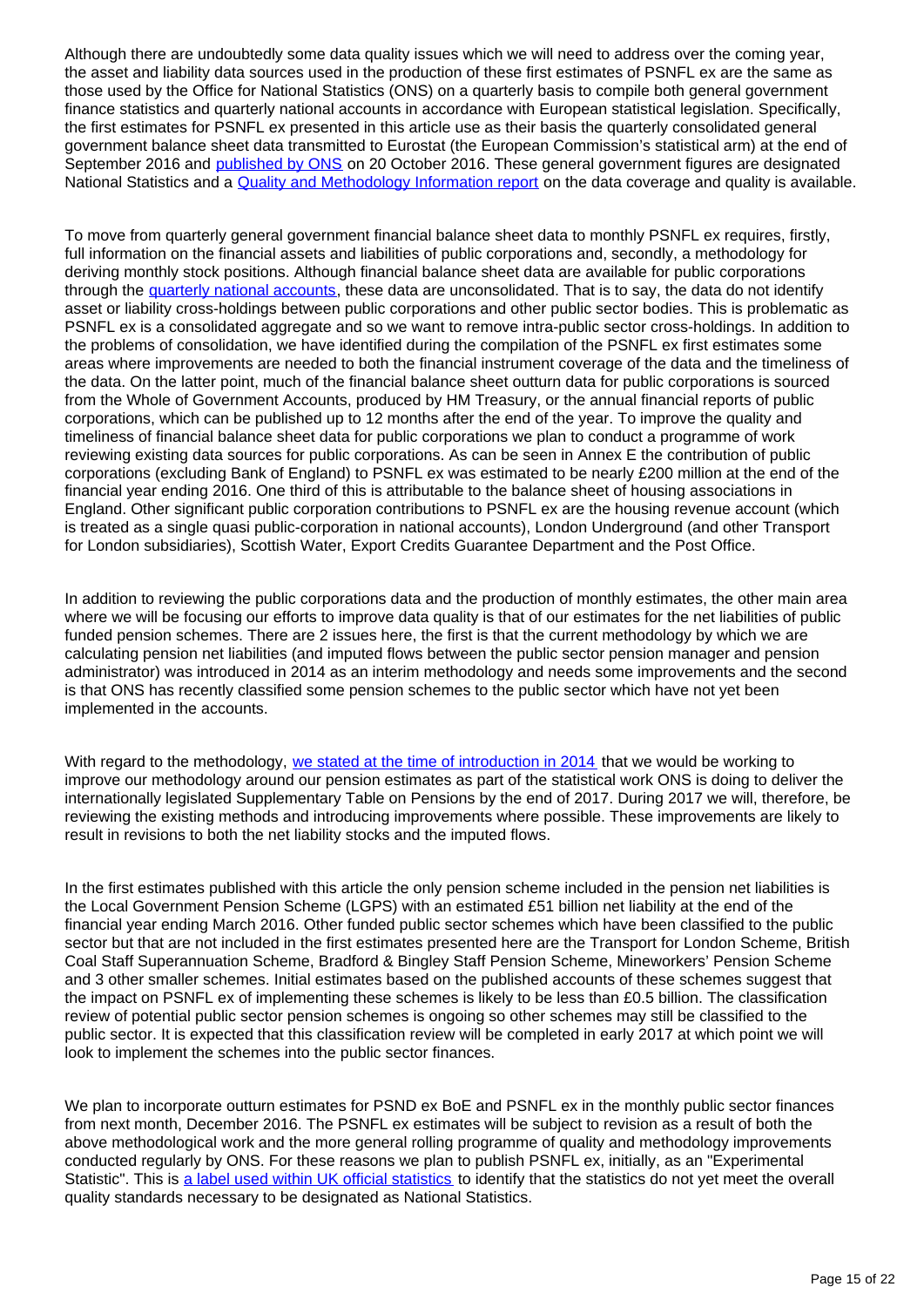# <span id="page-15-0"></span>**7 . Concluding remarks**

This article has provided first estimates for the 2 new supplementary fiscal aggregates, PSND ex BoE and PSFL ex. We have sought to put these fiscal aggregates in context by explaining what they represent, how they relate to existing fiscal aggregates and how they have been compiled. We will incorporate these aggregates in the monthly public sector finances dataset from December 2016 and during 2017 will work to address the data and methodology quality issues that we have highlighted in this article so as to successfully move the PSNFL ex aggregate from being an Experimental Statistic to a full National Statistic.

## <span id="page-15-1"></span>**8 . Annex A: Public sector balance sheet**

Although all non-contingent assets and liabilities are recorded within the national accounts framework the PSF statistics have a somewhat narrower balance sheet focus and only report financial debt liabilities (largely consisting of gilts, treasury bills, loans, currency and holdings of the deposits of others) and liquid financial assets (largely consisting of official reserves and cash deposits). Figure A1 provides a pictorial overview to show which balance sheet assets and liabilities are currently included in the public sector net debt (PSND ex) fiscal metric, which are included in the new supplementary aggregate of public sector net financial liabilities (PSNFL ex) and which are not included in either.

More information on the public sector balance sheet can be found in an **ONS** article from 2009 and in the 2016 [Fiscal Sustainability Analytical Paper](http://budgetresponsibility.org.uk/download/fiscal-sustainability-analytical-paper-public-sector-balance-sheet/) of the Office for Budget Responsibility.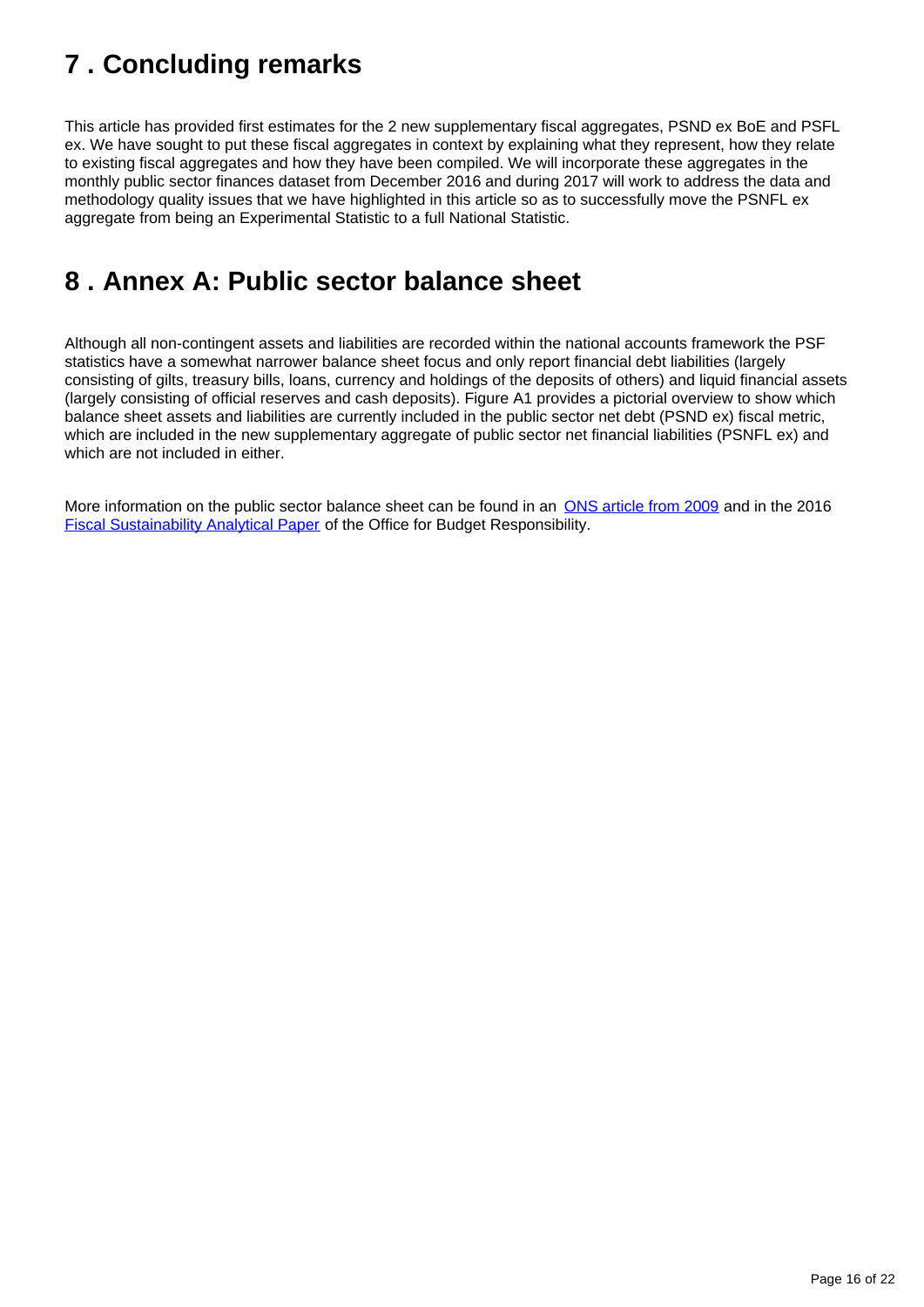#### **Figure A1: Schematic of the different public sector balance sheet assets and liabilities** within National Accounts (Public Sector)

#### **Financial Liabilities**

Included in PSND: currency, deposits, debt securities & loans

Examples include gilts, treasury bills, coins in circulation, deposits with National Savings, bank loans

**Other liabilities in PSNFL but** not PSND: examples include liabilities of funded public sector pension schemes, financial derivatives, accounts

#### **Financial Assets**

Included in PSND: liquid assets

Examples include official reserves, cash, commercial paper

Other assets in PSNFL but not PSND: examples include loans provided to households and corporations, equity holdings, financial derivatives, accounts receivable

#### **Non-Financial Assets**

Examples include buildings, vehicles, machinery, ICT equipment, weapon systems, land, research & development, intellectual property assets

### within National Accounts (but outside Public Sector)

#### Off-balance sheet assets/liabilities

Examples include assets/liabilities of public-private partnerships which have been classified as "off-balance sheet" (that is where the assets/liabilities are classified to the private sector partner)

### **outside National Accounts**

#### **Contingent Liabilities**

Examples include liabilities of unfunded public sector pension schemes, possible calls on guarantees, future losses from non-performing loans, future decommissioning costs where amounts are unknown, potential payouts from ongoing court cases

#### **Contingent Assets**

Examples include potential receipts from on-going court cases

# <span id="page-16-0"></span>**9 . Annex B: Composition of the public sector**

The published PSF statistics recognise 5 component subsectors which constitute the UK public sector and these are: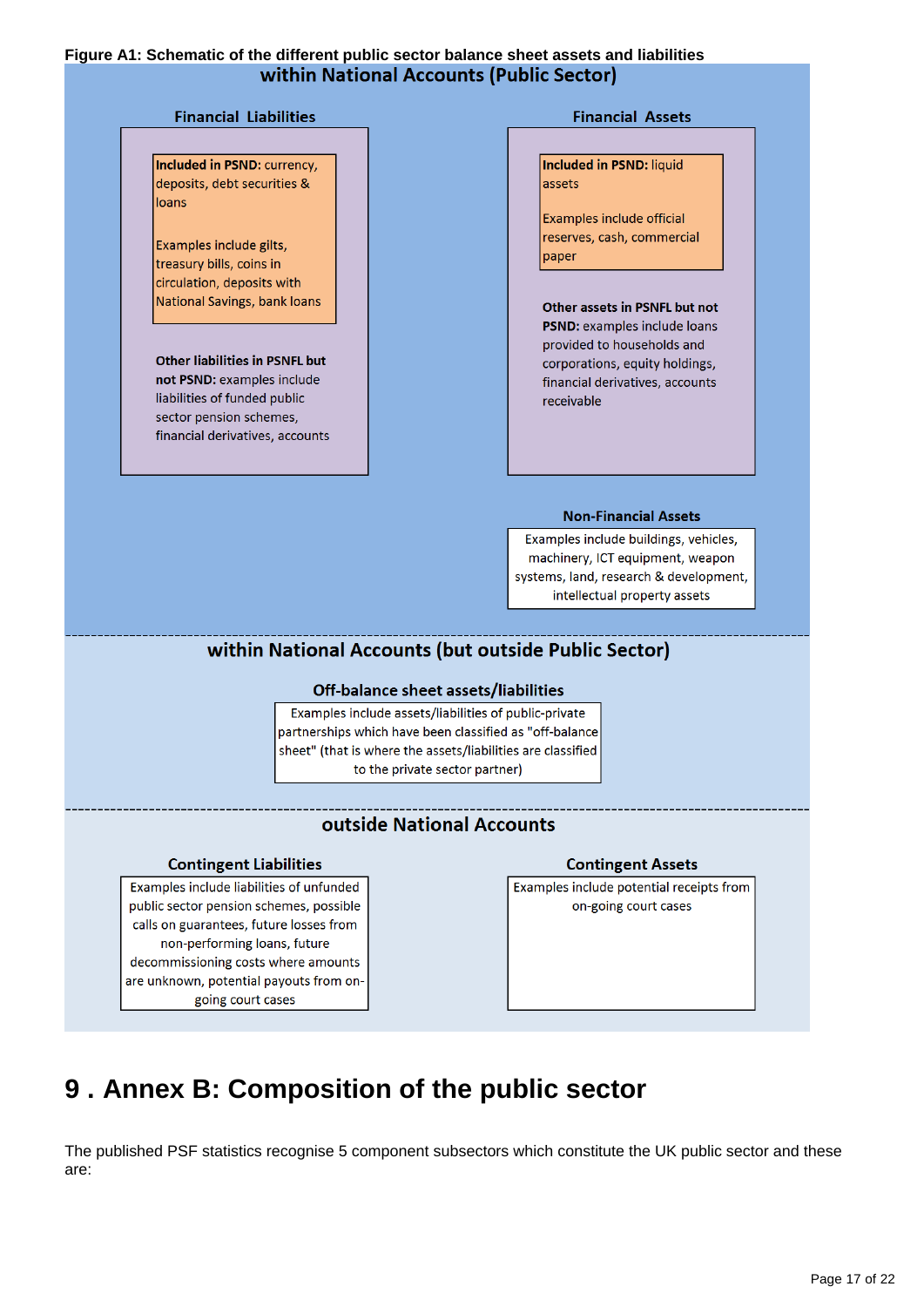- central government
- local government
- public corporations (excluding the Bank of England and public sector banks)
- the Bank of England
- public sector banks

Figure B1 shows how these subsectors sum together to construct the total public sector. For fiscal statistics which underpin the fiscal targets the boundary followed is not that of the total public sector but rather the public sector excluding public sector banks.

| <b>Public sector</b>                          |                                                                       |                                                                                      |  |  |  |  |
|-----------------------------------------------|-----------------------------------------------------------------------|--------------------------------------------------------------------------------------|--|--|--|--|
| Public sector (excluding public sector banks) | <b>Public sector banks</b>                                            |                                                                                      |  |  |  |  |
| General government                            | <b>Public corporations</b>                                            |                                                                                      |  |  |  |  |
| - Central government                          | - Bank of England                                                     | (from March 2014)<br>onwards, this sector<br>consists solely of<br>The Royal Bank of |  |  |  |  |
| - Local government                            | - Other public corporations<br>(mainly non-financial<br>corporations) | Scotland Group and<br>it's subsidiaries)                                             |  |  |  |  |

#### **Figure B1: Schematic of the composition of the UK public sector**

The concept of public sector excluding public sector banks was introduced in September 2014 following a wide reaching [Review of the PSF statistics](http://webarchive.nationalarchives.gov.uk/20160105160709/http:/www.ons.gov.uk/ons/about-ons/get-involved/consultations-and-user-surveys/consultations/consultation-on-proposals-from-the-review-of-public-sector-finance-statistics/index.html) in 2013. Prior to this date a different fiscal boundary was defined, known as the public sector excluding temporary effects of financial interventions. The 2013 Review recommended the move to fiscal aggregates based on the public sector excluding public sector banks and in doing so defined 6 principles that any "ex" boundary or measure should follow in the PSF statistics. These principles were: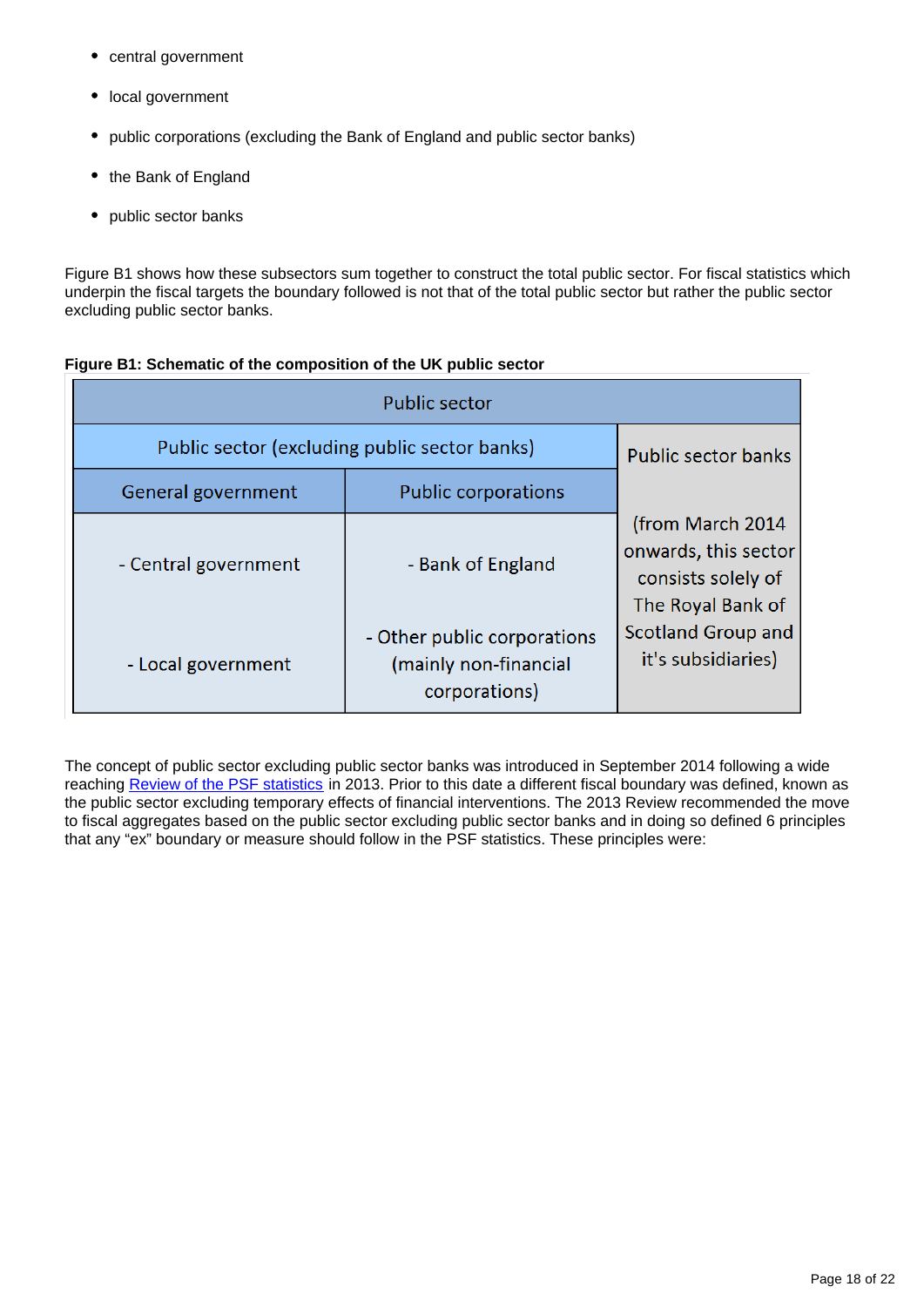- 1. ensure that the full range of public sector liabilities (on a national accounts basis) are reported as transparently as possible
	- do not intrinsically create one-off factors in their design without justification
	- only allow transactions or classifications to be excluded if they create distortions which clearly impair the understanding of public sector finances due to their size and their lack of correlation with their effects on the government's need to issue gilts
- 2. be consistent in their effect on debt and borrowing
- 3. not sub-divide institutional units
- 4. not exclude any bodies which are categorised in the government sector, to allow alignment with the government ("Maastricht") measures used in EU fiscal policy
- 5. be wholly consistent with the European System of Accounts (ESA) guidance on transactions and stocks
- 6. be created alongside a publication strategy that maximises the transparency of factors which impact on the public sector finances

## <span id="page-18-0"></span>**10 . Annex C: Estimates of PSND ex BoE**

Table C1 provides financial year figures for PSND ex BoE and PSNB ex BoE that are consistent with the PSF bulletin and tables published on 21 October 2016. Quarterly data are available in the separate dataset (Table C2) provided alongside this article.

[Table C2: Public sector net borrowing \(PSNB\) and debt \(PSND\) excluding public sector banks and Bank of](https://www.ons.gov.uk/economy/governmentpublicsectorandtaxes/publicsectorfinance/datasets/tablec2publicsectornetborrowingpsnbanddebtpsndexcludingpublicsectorbanksandbankofengland)  **[England](https://www.ons.gov.uk/economy/governmentpublicsectorandtaxes/publicsectorfinance/datasets/tablec2publicsectornetborrowingpsnbanddebtpsndexcludingpublicsectorbanksandbankofengland)**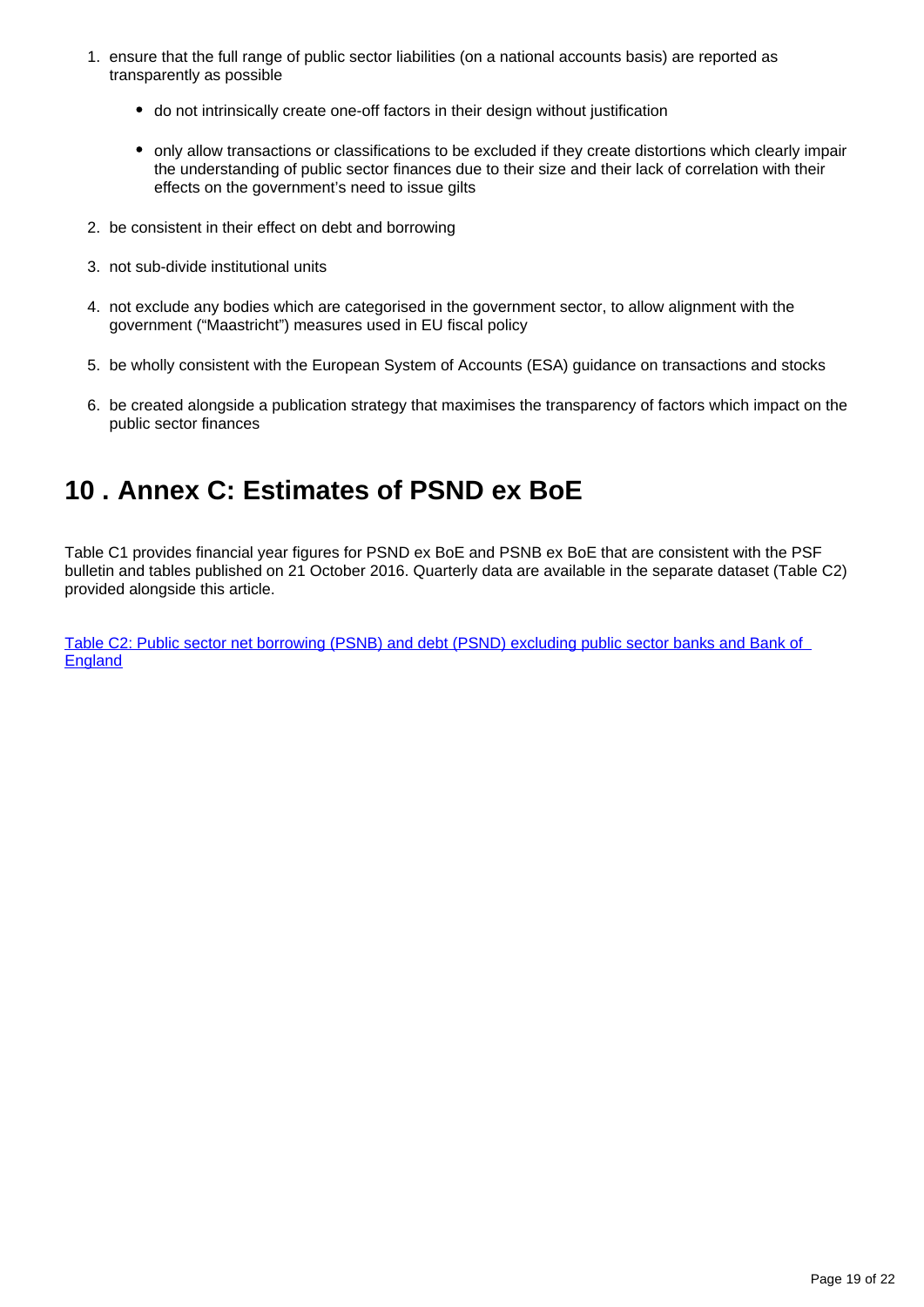#### **Table C1: Estimates for PSNB ex BoE and PSND ex BoE, UK**

|                |         |             |         | £ billion   |  |
|----------------|---------|-------------|---------|-------------|--|
| Financial year | PSNB ex | PSNB ex BoE | PSND ex | PSND ex BoE |  |
| 1997/98        | 5.9     | 6.0         | 358.6   | 359.5       |  |
| 1998/99        | $-4.4$  | $-4.3$      | 357.8   | 358.7       |  |
| 1999/00        | $-14.4$ | $-14.4$     | 349.3   | 350.4       |  |
| 2000/01        | $-17.2$ | $-17.0$     | 316.7   | 317.9       |  |
| 2001/02        | 0.5     | 0.6         | 323.1   | 324.3       |  |
| 2002/03        | 26.7    | 26.7        | 356.2   | 357.3       |  |
| 2003/04        | 31.5    | 31.5        | 391.0   | 392.3       |  |
| 2004/05        | 43.6    | 43.6        | 446.5   | 448.0       |  |
| 2005/06        | 41.1    | 41.1        | 487.2   | 489.4       |  |
| 2006/07        | 36.6    | 36.7        | 523.6   | 525.6       |  |
| 2007/08        | 40.5    | 40.6        | 554.4   | 556.5       |  |
| 2008/09        | 104.0   | 104.8       | 763.8   | 764.3       |  |
| 2009/10        | 154.9   | 161.3       | 1,006.9 | 994.5       |  |
| 2010/11        | 136.8   | 144.7       | 1,151.7 | 1,147.1     |  |
| 2011/12        | 115.5   | 124.4       | 1,246.6 | 1,252.1     |  |
| 2012/13        | 123.4   | 126.7       | 1,357.5 | 1,335.2     |  |
| 2013/14        | 104.0   | 104.5       | 1,460.1 | 1,418.4     |  |
| 2014/15        | 96.3    | 98.0        | 1,548.5 | 1,506.7     |  |
| 2015/16        | 76.0    | 79.3        | 1,602.8 | 1,560.0     |  |

Source: Office for National Statistics

Notes:

1. PSND ex and PSNB ex are as published in the monthly Public Sector Finances on 21 October 2016.

2. PSND ex BoE and PSNB ex BoE are calculated from data published in the monthly Public Sector Finances on 21 October 2016.

## <span id="page-19-0"></span>**11 . Annex D: Estimates of PSNFL ex**

Table D1 provides financial year estimates for PSNFL ex. These are initial estimates which will be subject to revision as the data sources and methods are improved. See section 6 of this paper for more information on the data quality. Quarterly data are available in the separate dataset (Table D2) provided alongside this article.

[Table D2: Public sector net financial liabilities excluding public sector banks \(PSNFL ex\)](https://www.ons.gov.uk/economy/governmentpublicsectorandtaxes/publicsectorfinance/datasets/tabled2publicsectornetfinancialliabilitiesexcludingpublicsectorbankspsnflex)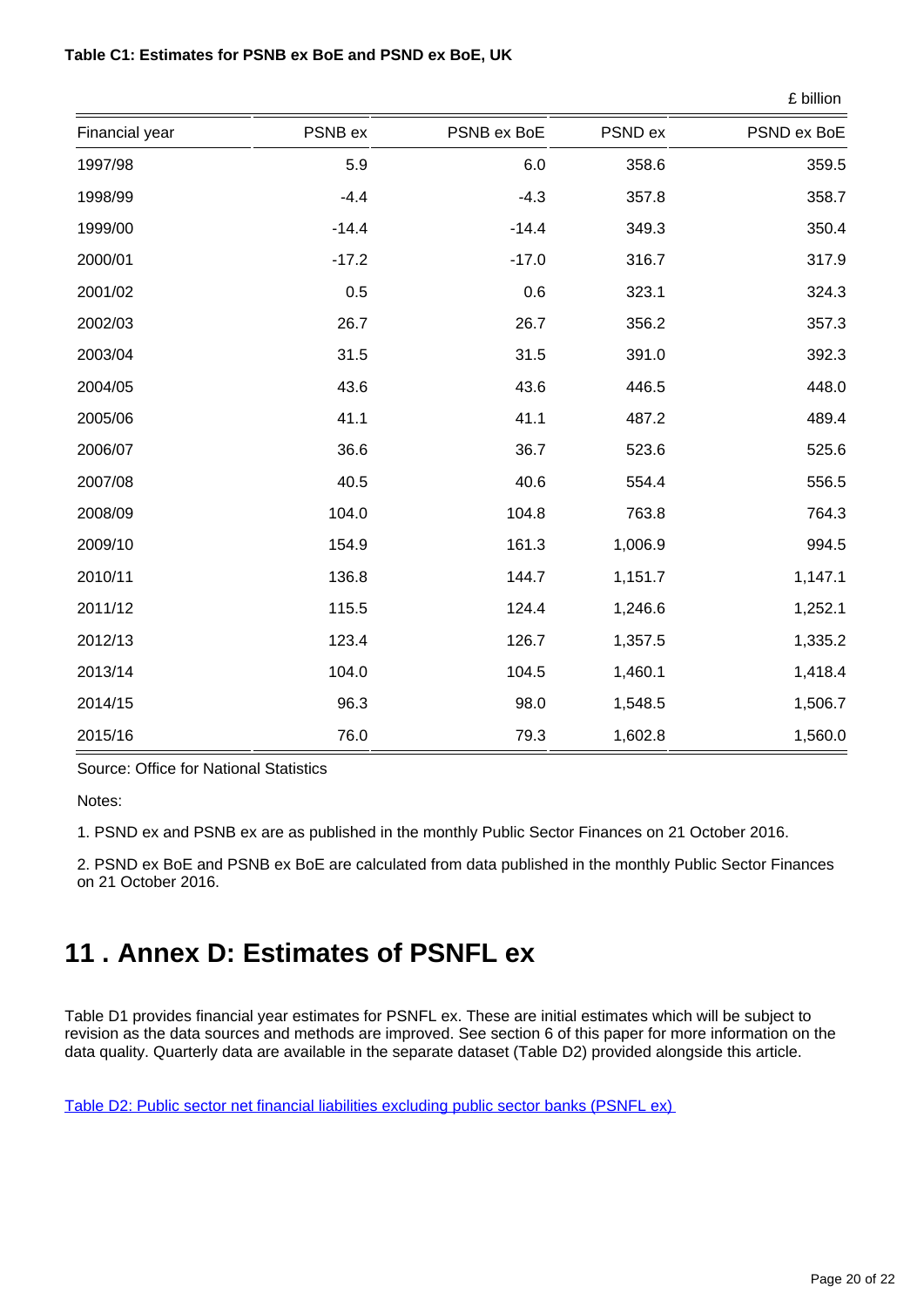#### **Table D1: Estimates for PSNFL ex, UK**

|                | £ billion |          |  |
|----------------|-----------|----------|--|
| Financial year | PSND ex   | PSNFL ex |  |
| 1997/98        | 358.6     | 346.8    |  |
| 1998/99        | 357.8     | 351.8    |  |
| 1999/00        | 349.3     | 329.9    |  |
| 2000/01        | 316.7     | 329.6    |  |
| 2001/02        | 323.1     | 343.7    |  |
| 2002/03        | 356.2     | 395.9    |  |
| 2003/04        | 391.0     | 414.6    |  |
| 2004/05        | 446.5     | 461.0    |  |
| 2005/06        | 487.2     | 487.8    |  |
| 2006/07        | 523.6     | 517.7    |  |
| 2007/08        | 554.4     | 548.0    |  |
| 2008/09        | 763.8     | 732.8    |  |
| 2009/10        | 1,006.9   | 857.2    |  |
| 2010/11        | 1,151.7   | 975.0    |  |
| 2011/12        | 1,246.6   | 1,108.3  |  |
| 2012/13        | 1,357.5   | 1,234.7  |  |
| 2013/14        | 1,460.1   | 1,321.0  |  |
| 2014/15        | 1,548.4   | 1,398.2  |  |
| 2015/16        | 1,602.3   | 1,462.4  |  |

Source: Office for National Statistics

Notes:

1. PSND ex is as published in the monthly Public Sector Finances on 21 September 2016.

2. PSNFL ex is constructed from General Government financial account data transmitted to Eurostat at the end of September 2016 and published by ONS on 20 October 2016, supplemented with public corporations data used in the compilation of the monthly Public Sector Finances of 21 September 2016 and in the compilation of the quarterly National Accounts published on 30 September 2016.

## <span id="page-20-0"></span>**12 . Annex E: Sectoral breakdown of PSNFL ex**

Table E1 presents a breakdown of public sector net financial liabilities excluding public sector banks (PSNFL ex), by government sector.

[Table E1: Sector components of public sector net financial liabilities \(PSNLF ex\)](https://www.ons.gov.uk/economy/governmentpublicsectorandtaxes/publicsectorfinance/datasets/tablee1sectorcomponentsofpublicsectornetfinancialliabilitiespsnlfex)